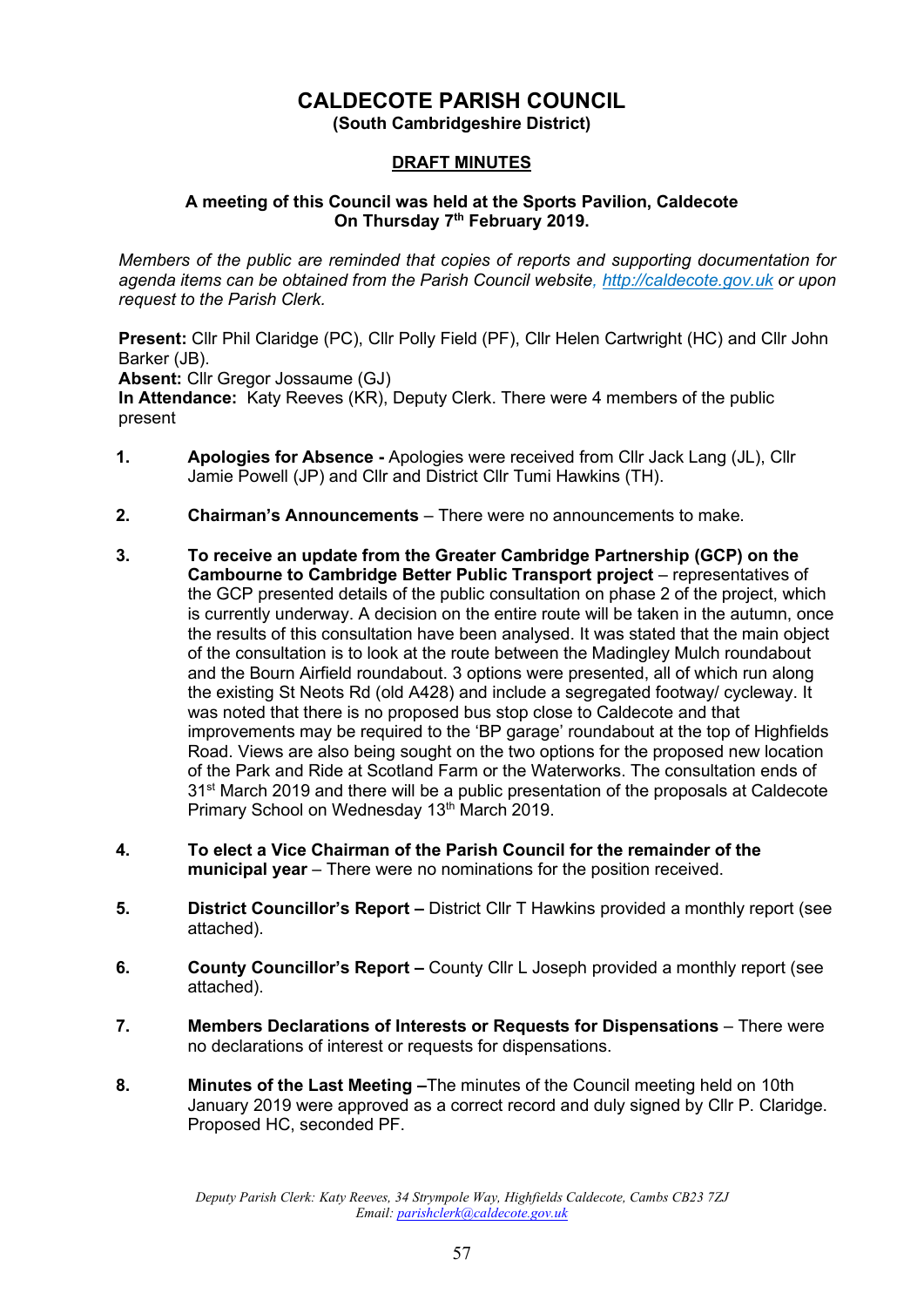#### **9. Outstanding Actions and Matters to be Reported from these Minutes –** Councillors considered the list of outstanding action items.

**10. Councillor Vacancy** – The Deputy Parish Clerk reported that following the resignation of Cllr Fiona Whelan a casual vacancy now exists. The vacancy will be advertised in accordance with statute on 8th February 2019 and registered electors for the Parish will have until 28<sup>th</sup> February 2019 to formally request a by-election be held. In the absence of any such request the Parish Council would be obliged to fill the vacancy via co-option.

#### **11. Open Forum for Public Participation**

A member of the public requested that, when considering agenda item 15.5, the Parish Council be aware of concerns about drainage and the potential for flooding at this end of the village (and in particular the drainage ditch that passes under the property).

The editors of the Caldecote Journal proposed that the journal switch to a 3 monthly schedule to reduce workload for editors and those delivering the journal.

**12. Drainage Matters –** Cllr P Claridge reported that Linden Homes, at their recent meeting with the Parish Council, had indicated that they would make changes to plans for drainage in line with those originally agreed with Gladman. However, these changes do not appear to have been included in updated plans. It was agreed that the Parish Council will write to Linden homes asking them to confirm in writing the verbal agreement made at the meeting. Proposed PC, seconded PF. **Action: Cllr Claridge/ Deputy Clerk**

> It was also noted that it is hoped that the village design statement can also be used to ensure that the drainage concerns are on the radar of the District Council.

- **13. Village Design Statement (VDS) –**The VDS follow up meeting was cancelled and is to be rescheduled.
- **14. Emergency Plan –** It was agreed that development of the Emergency Plan would be paused until a new volunteer to take this on could be found.

#### **15. Planning Applications:**

*Items 15.1 and 15.2 were considered together*

**15.1 Proposal: Existing BP totem sign removed and replaced with new totem in different location Application Ref: [S/4777/18/FL](http://plan.scambs.gov.uk/swiftlg/apas/run/WPHAPPDETAIL.DisplayUrl?theApnID=S/4777/18/FL&backURL=%253Ca%2520href%253Dwphappcriteria.display%253FpaSearchKey%253D1844933%253ESearch%2520Criteria%253C%252Fa%253E%20%3E%20%3Ca%20href%3D%27wphappsearchres.displayResultsURL%3FResultID%3D2428103%2526StartIndex%3D1%2526SortOrder%3Drgndat%3Adesc%2526DispResultsAs%3DWPHAPPSEARCHRES%2526BackURL%3D%253Ca%2520href%253Dwphappcriteria.display%253FpaSearchKey%253D1844933%253ESearch%2520Criteria%253C%252Fa%253E%27%3ESearch%20Results%3C%2Fa%3E) Location: Childerley Gate Filling Station, St Neots Road, Caldecote, Cambridge, Cambridgeshire, CB23 8AY Applicant: Mr Highland**

**15.2 Proposal: Proposal: Existing BP totem sign removed and replaced with new totem in different location Application Ref: [S/4778/18/AD](http://plan.scambs.gov.uk/swiftlg/apas/run/WPHAPPDETAIL.DisplayUrl?theApnID=S/4778/18/AD&backURL=%253Ca%2520href%253Dwphappcriteria.display%253FpaSearchKey%253D1844946%253ESearch%2520Criteria%253C%252Fa%253E%20%3E%20%3Ca%20href%3D%27wphappsearchres.displayResultsURL%3FResultID%3D2428116%2526StartIndex%3D1%2526SortOrder%3Drgndat%3Adesc%2526DispResultsAs%3DWPHAPPSEARCHRES%2526BackURL%3D%253Ca%2520href%253Dwphappcriteria.display%253FpaSearchKey%253D1844946%253ESearch%2520Criteria%253C%252Fa%253E%27%3ESearch%20Results%3C%2Fa%3E) Location: Childerley Gate Filling Station, St Neots Road, Caldecote, Cambridge, Cambridgeshire, CB23 8AY Applicant: Mr Highland**

It was **RESOLVED** to make no recommendation. Proposed HC, seconded PF.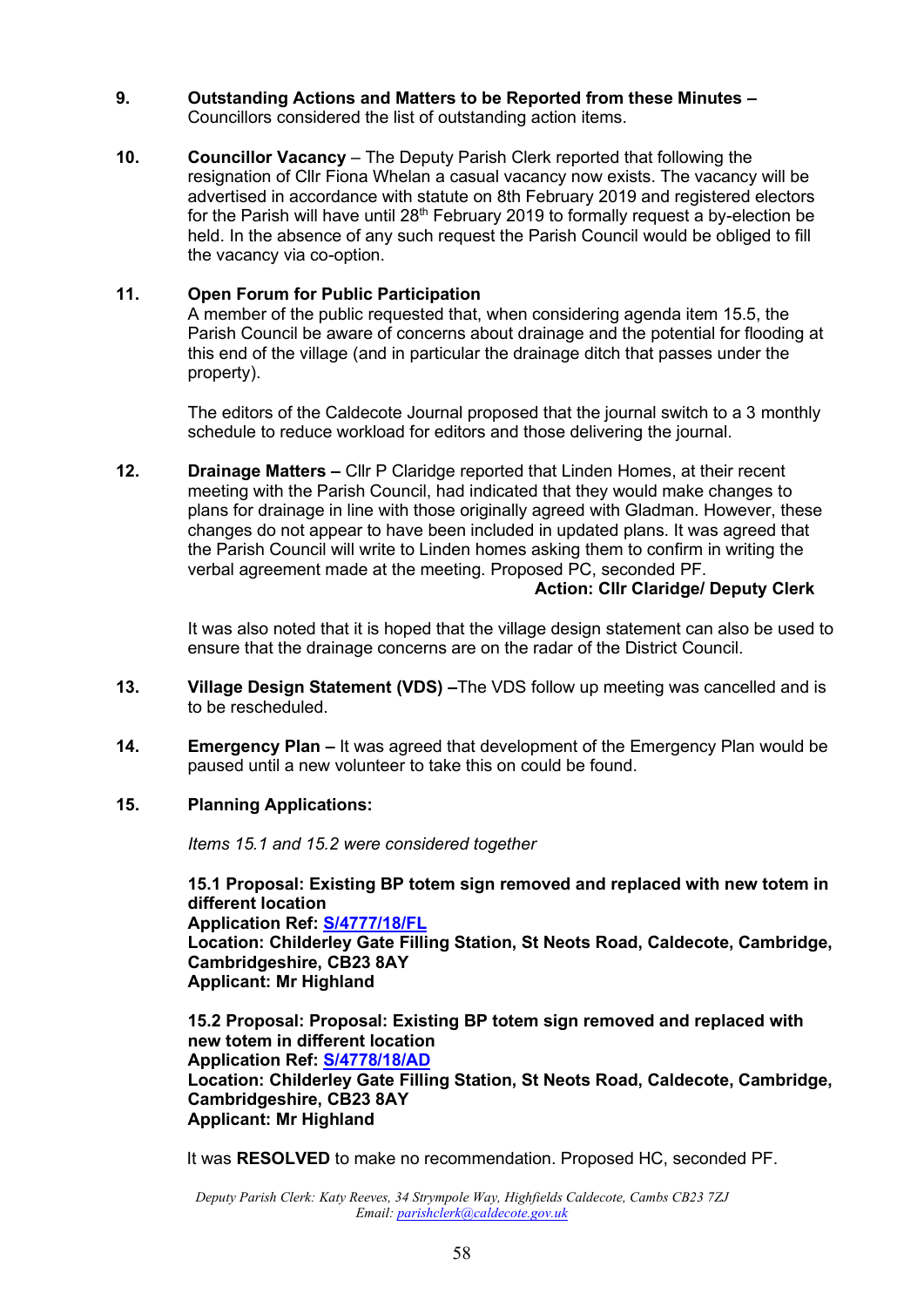# **15.3 Proposal: Demolition of existing bungalow and erection of two replacement chalet dwellings.**

#### **Application Ref: [S/4802/18/FL](http://plan.scambs.gov.uk/swiftlg/apas/run/WPHAPPDETAIL.DisplayUrl?theApnID=S/4802/18/FL&backURL=%253Ca%2520href%253Dwphappcriteria.display%253FpaSearchKey%253D1845092%253ESearch%2520Criteria%253C%252Fa%253E%20%3E%20%3Ca%20href%3D%27wphappsearchres.displayResultsURL%3FResultID%3D2428267%2526StartIndex%3D1%2526SortOrder%3Drgndat%3Adesc%2526DispResultsAs%3DWPHAPPSEARCHRES%2526BackURL%3D%253Ca%2520href%253Dwphappcriteria.display%253FpaSearchKey%253D1845092%253ESearch%2520Criteria%253C%252Fa%253E%27%3ESearch%20Results%3C%2Fa%3E) Location: 75, Highfields Road, Highfields Caldecote, Caldecote, Cambridge, Cambridgeshire, CB23 7NX Applicant: A & P Construction**

It was proposed (JB) that the Parish Council object to the application on the grounds of concerns about the safety of the site exit. The proposal was not seconded. Not agreed.

It was proposed (PC) that the Parish Council make no recommendation, but provide comments requesting that award drain be maintained or reinstated. The proposal was not seconded. Not agreed.

### **15.4 Proposal: Modification of planning obligations contained in a unilateral undertaking dated 23 March 2017**

**Application Ref: [S/0292/19/PO](http://plan.scambs.gov.uk/swiftlg/apas/run/WPHAPPDETAIL.DisplayUrl?theApnID=S/0292/19/PO&backURL=%253Ca%2520href%253Dwphappcriteria.display%253FpaSearchKey%253D1856042%253ESearch%2520Criteria%253C%252Fa%253E%20%3E%20%3Ca%20href%3D%27wphappsearchres.displayResultsURL%3FResultID%3D2440130%2526StartIndex%3D1%2526SortOrder%3Drgndat%3Adesc%2526DispResultsAs%3DWPHAPPSEARCHRES%2526BackURL%3D%253Ca%2520href%253Dwphappcriteria.display%253FpaSearchKey%253D1856042%253ESearch%2520Criteria%253C%252Fa%253E%27%3ESearch%20Results%3C%2Fa%3E)**

**Location: Land east of Highfields Road, Highfields Caldecote, Caldecote, CB23 7NX**

**Applicant: Ian Penn, L&H Homes**

It was **RESOLVED** to support the application. Proposed PC, seconded HC.

**15.5 Proposal: Outline planning permission with some matters reserved except for access and layout for erection of 3 dwellings with associated access and car parking Application Ref: [S/0243/19/OL](http://plan.scambs.gov.uk/swiftlg/apas/run/WPHAPPDETAIL.DisplayUrl?theApnID=S/0243/19/OL&backURL=%253Ca%2520href%253Dwphappcriteria.display%253FpaSearchKey%253D1856047%253ESearch%2520Criteria%253C%252Fa%253E%20%3E%20%3Ca%20href%3D%27wphappsearchres.displayResultsURL%3FResultID%3D2440135%2526StartIndex%3D1%2526SortOrder%3Drgndat%3Adesc%2526DispResultsAs%3DWPHAPPSEARCHRES%2526BackURL%3D%253Ca%2520href%253Dwphappcriteria.display%253FpaSearchKey%253D1856047%253ESearch%2520Criteria%253C%252Fa%253E%27%3ESearch%20Results%3C%2Fa%3E)**

**Location: 87, Highfields Road, Highfields Caldecote, Caldecote, Cambridge, Cambridgeshire, CB23 7NX Applicant: John Antonik and Angela Rayns**

It was **RESOLVED** to support the application, but to include comments to request that drainage (in particular the award ditch) be reinstated or maintained. Proposed HC, seconded PF

#### **For Information:**

**15.6 Proposal Discharge of conditions 8 (planting schedule) and 10 (ecological enhancement) of planning consent S/2047/16/FL for demolition of existing buildings, and erection of residential development to provide up to 71 dwellings including 28 affordable dwellings, with associated vehicle and pedestrian accesses and open space, and a car park for school/community use. Application Ref: [S/4811/18/DC](http://plan.scambs.gov.uk/swiftlg/apas/run/WPHAPPDETAIL.DisplayUrl?theApnID=S/4811/18/DC&backURL=%253Ca%2520href%253Dwphappcriteria.display%253FpaSearchKey%253D1844948%253ESearch%2520Criteria%253C%252Fa%253E%20%3E%20%3Ca%20href%3D%27wphappsearchres.displayResultsURL%3FResultID%3D2428118%2526StartIndex%3D1%2526SortOrder%3Drgndat%3Adesc%2526DispResultsAs%3DWPHAPPSEARCHRES%2526BackURL%3D%253Ca%2520href%253Dwphappcriteria.display%253FpaSearchKey%253D1844948%253ESearch%2520Criteria%253C%252Fa%253E%27%3ESearch%20Results%3C%2Fa%3E)**

**Location: Land to the Rear of 18 - 28 Highfields Road, Highfields Road, Caldecote, CB23 7NX**

**Applicant: Mr Neil Farnsworth, CALA Homes (NHC) Ltd**

**15.7 Proposal: Discharge of Conditions 3 (Materials) & 7(Traffic Management Plan) of Planning Application S/3680/18.FL (permission for one new dwelling) Application Ref: [S/4806/18/DC](http://plan.scambs.gov.uk/swiftlg/apas/run/WPHAPPDETAIL.DisplayUrl?theApnID=S/4806/18/DC&backURL=%253Ca%2520href%253Dwphappcriteria.display%253FpaSearchKey%253D1844949%253ESearch%2520Criteria%253C%252Fa%253E%20%3E%20%3Ca%20href%3D%27wphappsearchres.displayResultsURL%3FResultID%3D2428119%2526StartIndex%3D1%2526SortOrder%3Drgndat%3Adesc%2526DispResultsAs%3DWPHAPPSEARCHRES%2526BackURL%3D%253Ca%2520href%253Dwphappcriteria.display%253FpaSearchKey%253D1844949%253ESearch%2520Criteria%253C%252Fa%253E%27%3ESearch%20Results%3C%2Fa%3E)**

**Location: 75 Highfields Road, Highfields Caldecote, Caldecote, Cambridge, Cambridgeshire, CB23 7NX Applicant: A & P Construction**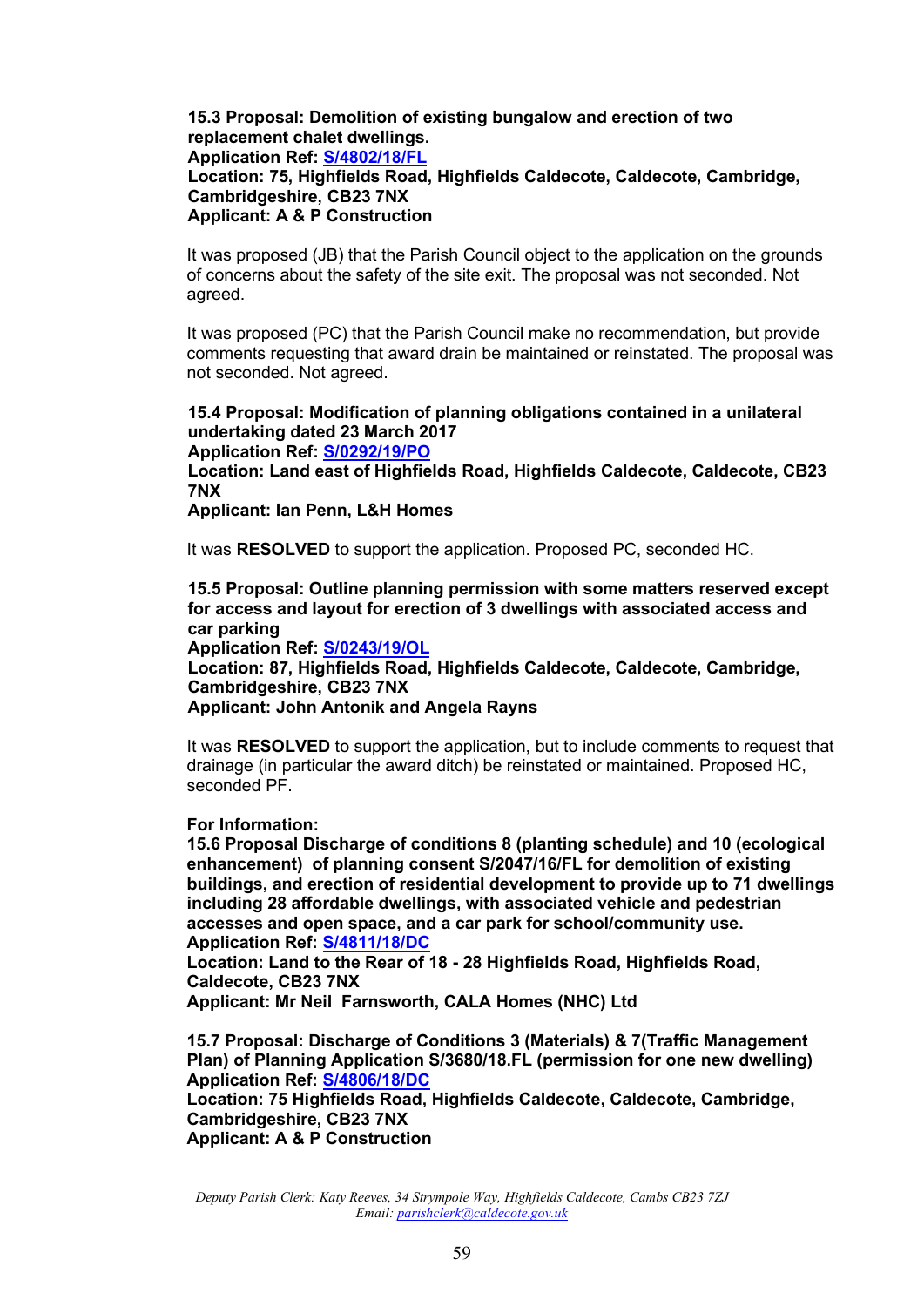**15.8 Proposal: Discharge of condition 13 (Carbon emissions) pursuant to planning permission S/3680/18/FL Application Ref [S/0347/19/DC](http://plan.scambs.gov.uk/swiftlg/apas/run/WPHAPPDETAIL.DisplayUrl?theApnID=S/0347/19/DC&backURL=%253Ca%2520href%253Dwphappcriteria.display%253FpaSearchKey%253D1856053%253ESearch%2520Criteria%253C%252Fa%253E%20%3E%20%3Ca%20href%3D%27wphappsearchres.displayResultsURL%3FResultID%3D2440141%2526StartIndex%3D1%2526SortOrder%3Drgndat%3Adesc%2526DispResultsAs%3DWPHAPPSEARCHRES%2526BackURL%3D%253Ca%2520href%253Dwphappcriteria.display%253FpaSearchKey%253D1856053%253ESearch%2520Criteria%253C%252Fa%253E%27%3ESearch%20Results%3C%2Fa%3E) Location: 75, Highfields Road, Highfields Caldecote, Caldecote, Cambridge, Cambridgeshire, CB23 7NX Applicant: Johnson, A & P Construction**

**16. Finance Matters:**

**16.1 To receive a report on the Current Financial Position –** The Deputy Clerk provided a report on current budget vs. expenditure. Received. Proposed HC, seconded PC.

**16.2 To receive staff timesheets –** Staff timesheets were received and approved. Proposed HC, seconded PC.

**16.3 To receive the schedule of payments and approve the payment of Bills –** The schedule of payments was received, and payment of bills was approved, with the exception of the payment of £1179.49 to CGM, as this invoice has not been cancelled and the payment of £14064.00 to MD Landscapes, which has been deferred until clarification of some of the items on the invoice has been received. Proposed HC, seconded PC.

**16.4 To receive and approve the Bank Reconciliation –** The bank reconciliation dated 25th January 2019 was received and approved. Proposed HC, seconded PC.

#### **17. Leisure and Amenities Matters:**

**17.1 To receive a report from the Leisure and Amenities Working Groups** It was reported that the meeting held on  $25<sup>th</sup>$  January for residents and Councillors to discuss the playground refurbishment project was poorly attended. Cllr P Claridge reported that he has begun discussions with a playground equipment company about items that need to be repaired or replaced.

**17.2 To consider the grounds maintenance contract –** Following concerns raised by Cllrs about some clauses in the contract, it was reported that CGM are reworking the contract. It was agreed that if all the concerns raised have been addressed in the new contract and the fixed price for the contract has been agreed by CGM the contract will be signed by the Chairman in time for the work to begin in March. **Action: Cllr Cartwright, Cllr P Claridge**

**17.3 To consider quotations for locksmiths –** This item will be considered at a future meeting.

**17.4 To consider a quote for urgent work required at the Grayway Close play area –** It was agreed that the quote from Adrian Peters for £450 would be accepted and the work scheduled. Proposed HC, seconded PF.

#### **Action: Deputy Clerk**

**18. To consider changes to the Journal printing strategy –** It was agreed that the printing of the Caldecote Journal will be changed to a 3-monthly schedule and that an item will be added to the agenda ahead of each submission deadline for Cllrs to consider items for inclusion in the Parish Council contribution. **Action: Deputy Clerk**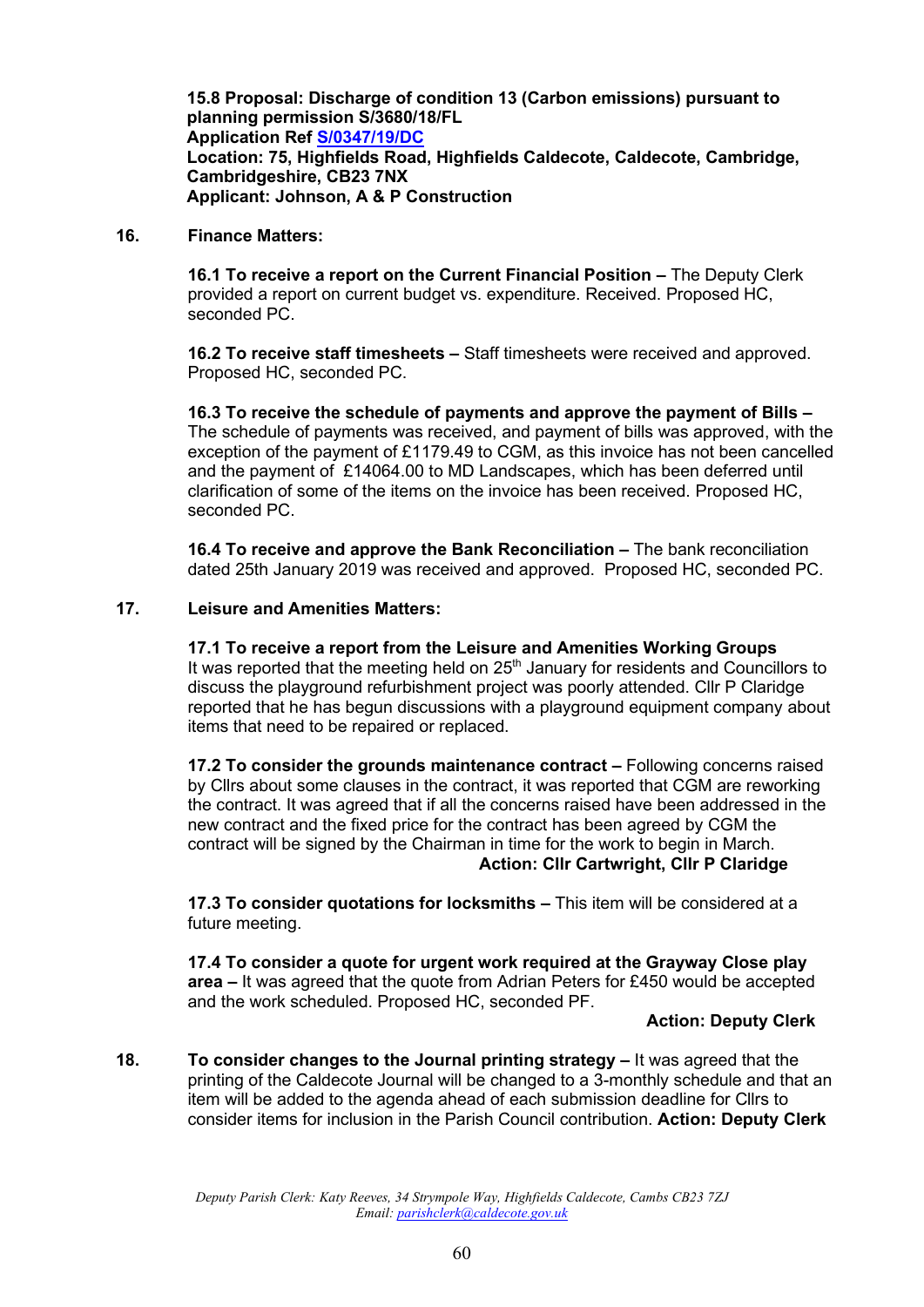**19. To consider responding to the GCP consultation–** It was agreed that the Parish Council will respond to the consultation, noting their concerns about the absence of a bus stop for the village and the likely impact of this on the existing Citi 4 service. **Action: Cllr P Claridge**

#### **20. Correspondence**

Correspondence from a resident concerning parking concerns on Grafton Drive was considered. It was noted that the Parish Council do not have the power to investigate or enforce parking safety on Grafton Drive, which is a private road. It was agreed that the Deputy Clerk will write to the resident to inform them of this and to provide support in contacting the relevant authorities **Action: Deputy Clerk**

#### **21. Councillors Reports**

Cllr P Field reported that residents have asked about the status of the Neighbourhood Watch. It was noted that this is not an operation that is run by the Parish Council.

Cllr P Field reported that there have been complaints about parking on the grassed area near the Social Club on Clare Drive.

Cllr P Field requested that the summer cinema licence is added to the agenda for the next Parish Council meeting. **Action: Deputy Clerk**

Cllr P Field reported that several Community groups are currently unable to meet, following the closure of the Coffee Shop on weekdays and an alternative meeting location is required.

Cllr J Barker reported that some of the hedges at the bottom of the village are overgrown and that there are some drains blocked. The blocked drains will be reported to the Highways department and hedge cutting will begin in March.

**Action: Deputy Clerk**

#### **22. Dates of the Next Meetings**

L&A Working Group 21<sup>st</sup> February Full Council Meeting **7 th March 2019**

**The Meeting Closed at 9.45 pm**

Signed:  $\Box$ 

Dated:  $\Box$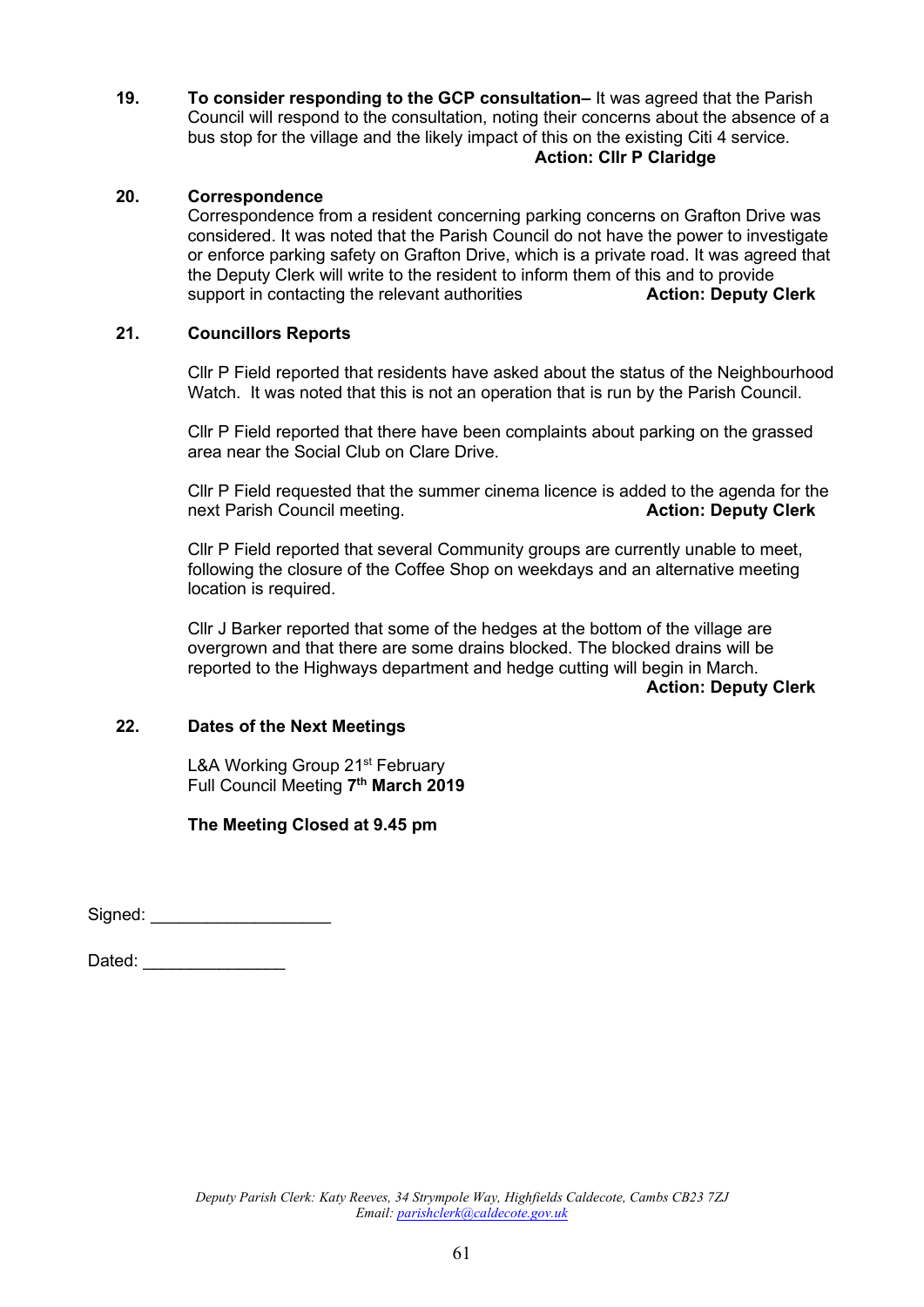# South Cambridgeshire District Council – Caldecote Ward

(comprises the Parishes of Caldecote, Childerley, Kingston, Bourn, Longstowe & Little Gransden)

# Councillor's Monthly Report – February 2019

This report is for all the Ward, so please be aware that some of the content may not be relevant to your particular Parish.

# **Environmental Services**

**BINS-Additional Charge for Second Green Bins** - Changes to some aspects of bin collections in Cambridge City and South Cambridgeshire are being proposed to streamline the service.Most of the changes affect Cambridge City only but the one proposed change for South Cambs residents is the introduction of a charge for those who want more than one green bin, which Cambridge City residents already pay. The first green bin will remain free.

A decision was taken last year to implement a charge for additional green bins, bringing the service into line with Cambridge City. All residents who have additional green bins will receive a letter this week, advising them of the change and the need to pay for a permit to continue using their extra bins.

The District Council would like as many residents as possible to pay on-line. The webpage explaining the service, payment form, terms and conditions and FAQs can be accessed here: <http://www.scambs.gov.uk/bins/paying-for-your-extra-green-bin/>

Residents who already have a second green bin have until the 8th March to subscribe. Those that have subscribed will be sent a permit in late March ready for the 1st April. A period of grace of one month will be run from 1st April. In this period those bins without permits will be emptied (until the end of April). Crews will leave a card on those bins with no permit to remind residents to subscribe.

From the 1st May those additional green bins that do not display a permit will no longer be emptied. Residents who don't subscribe can keep their bins and join up later if they wish.

From the 1st April anyone wanting an additional green bin will have to pay for the permit at the time of ordering the bin. The bin and permit will then be dispatched. Information will be sent out via the annual service leaflet going out in March and the next edition of South Cambs Magazine. The current permit is £20 per additional bin and will cover the period from 1 April up to the 30 September. From 1 October 2019 and the annual charge will be £35.

# **Planning**

# **Bourn Airfield SPD**

The second workshop on the SPD took place on  $6<sup>th</sup>$  February 2019, organised by SCDC officers and led by ARUP the consultants working on the document. It was attended by representatives from Caldecote, Bourn and Cambourne.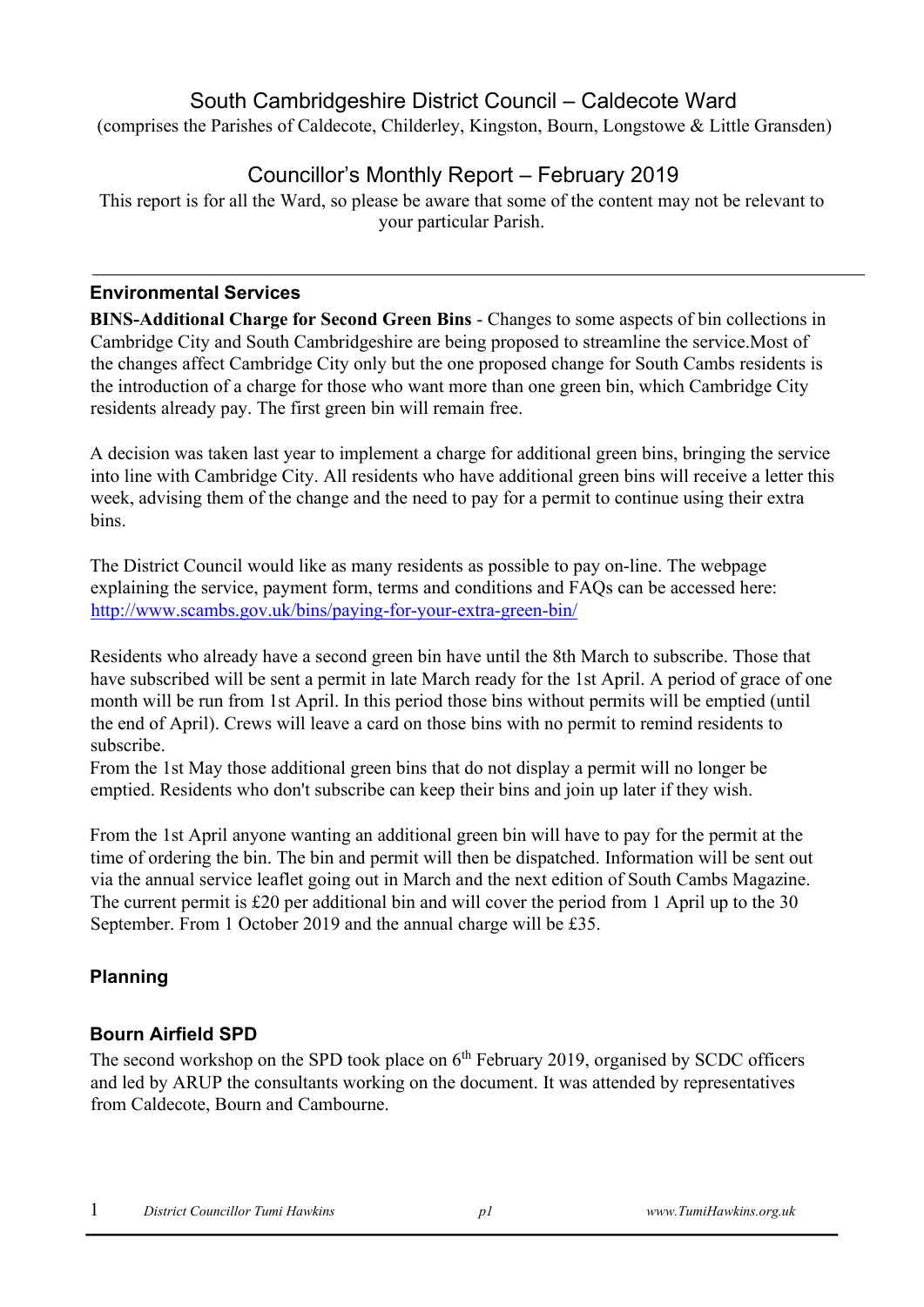The workshop focussed on the principles of the development, and was based largely on the feedback and information we provided at the first workshop. The options looked at putting the town centre as much to the centre as possible whilst still making use of the great views along the north/south runway which is proposed to be incorporated into the design of the new village.

The discussions around transport and access to the site was long and nearly heated as we needed to clarify whether the proposed east-west rail link should be taken into account, and the role that the GCP consultation on the Phase 2 route should have.

#### *District Councillor Tumi Hawkins*

In all, there were 3 potential layout options presented, with merits in each of them, but none of them being satisfactory for everyone. The Bourn Quarter employment site

So representatives were asked to think about which elements we saw were agreeable and send feedback to SCDC. This will be fed back to ARUP to refine the outline layout and arrange further discussions.

The aim is to have a draft SPD ready to go out to consultation before summer.

# **Transport**

# **Cambourne to Cambridge Busway – Phase 2**

The Greater Cambridge Partnership (GCP) Consultation on Phase 2 of the Cambourne to Cambridge busway has now opened. This is the link from Madingley mulch to Cambourne. The route through Cambourne and Bourn Airfield are pretty much the same. However there are three options proposed, between Childerley roundabout and Madingley Mulch, namely fully off-road, onroad with general traffic with some junction improvements, and on-road in segregated lanes along the St Neots Road.

There should be a copy of the consultation leaflet being sent to every household in villages affected or along the route, so watch out for one. In the meantime, you can get more details on the Greater Cambridge Partnership website at<http://bit.ly/C2CPhase2> where you can also download the consultation booklet and the response form.

The GCP is holding exhibitions to help us to understand the proposals and give opportunity to ask questions directly to officers and hopefully the consultants. The events calendar is below, so you can choose one that suits you

| Date      | <b>Venue</b>                    | <b>Time</b>     |  |
|-----------|---------------------------------|-----------------|--|
| 21-Feb-19 | Priory Centre, St Neots         | 10am to 12.30pm |  |
| 26-Feb-19 | The Hub, Cambourne              | 4pm to 7.30pm   |  |
| 05-Mar-19 | Dry Drayton Village Hall        | 5pm to 6.30pm   |  |
| 12-Mar-19 | <b>Hardwick Primary School</b>  | 5pm to 7.30pm   |  |
| 13-Mar-19 | <b>Caldecote Primary School</b> | 5pm to 7.30pm   |  |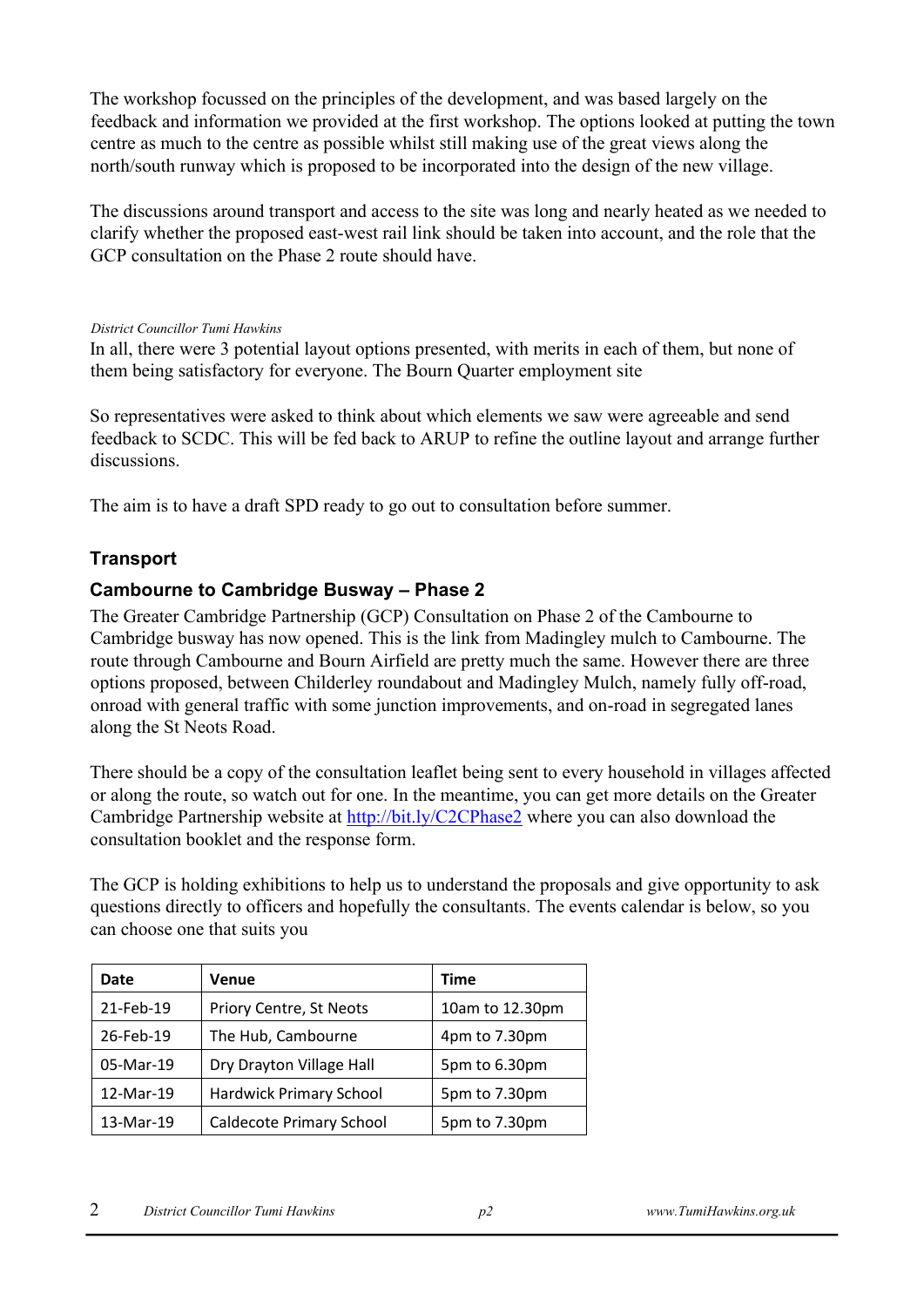# **Consultation closes at midnight on 31st March 2019**. Please have your say.

Don't forget the GCP has also issued an report giving update on the progress of Phase 1 section of the C2C Busway project. You can read and download it from this link [http://bit.ly/C2CDec2018Update.](http://bit.ly/C2CDec2018Update) 

# **Strategic Bus Review by Combined Authority**

The Strategic Bus Review report, commissioned by the Cambridgeshire and Peterborough Combined Authority (CPCA), was published on 23rd January. The options being considered will be outlined in a business case. These could include franchising and enhanced partnerships but the timescale is depressingly long. Some improvements in bus networks could be introduced sooner but the report is rather disappointing given the time it has taken to produce. The report can be found on:<http://cambridgeshirepeterborough-ca.gov.uk/assets/Uploads/Strategic-Bus-Review.pdf>

The total annual subsidy cost of buses is about  $\pounds 2$  million. The County Council has been providing that subsidy on behalf of the Mayor but contingency funds for 2019-20 have not been identified.

Good public transport continues to be a pressing issue for the district and for our wards, so I will endeavour to continue to keep you updated on what is being proposed to solve these issues (Transport is not a district council function, but affects us of course).

# **East-West Rail Link (Varsity Line)**

Another transport project that is of interest is the proposals by the East West Rail Company on the Cambridge/Bedford section of the East-West Rail Route between Cambridge and Oxford. The proposed routes have now been published for public consultation. The consultation runs from 28th January to 11th March.

EWRC was set up by the UK Government in 2017 as a public arms-length company to speed up the delivery of this project. Consultation starts today 28-Jan-2019 and ends on 11-March-2019.

SCDC is asking residents to participate and have their say in this consultation because the Project will have a significant impact on South Cambridgeshire. This is because the section of the route from Bedford to Cambridge, the missing link, will run through our district.

The route from Oxford to Bedford will be along existing links which will be upgraded. There are three broad options for going through South Cambridgeshire

- 1. A northerly route via Cambourne
- 2. A southerly route between Bassingbourn and Arrington an additional station could be located on the site of the Ministry of Defence (MoD) Bassingbourn Barracks if it is developed 3. A central route to the north of the Wimpole Hall estate (this has now been discounted)

Information about the options being considered can be found on: <https://eastwestrail.co.uk/haveyoursay> and I want to encourage all to have their say.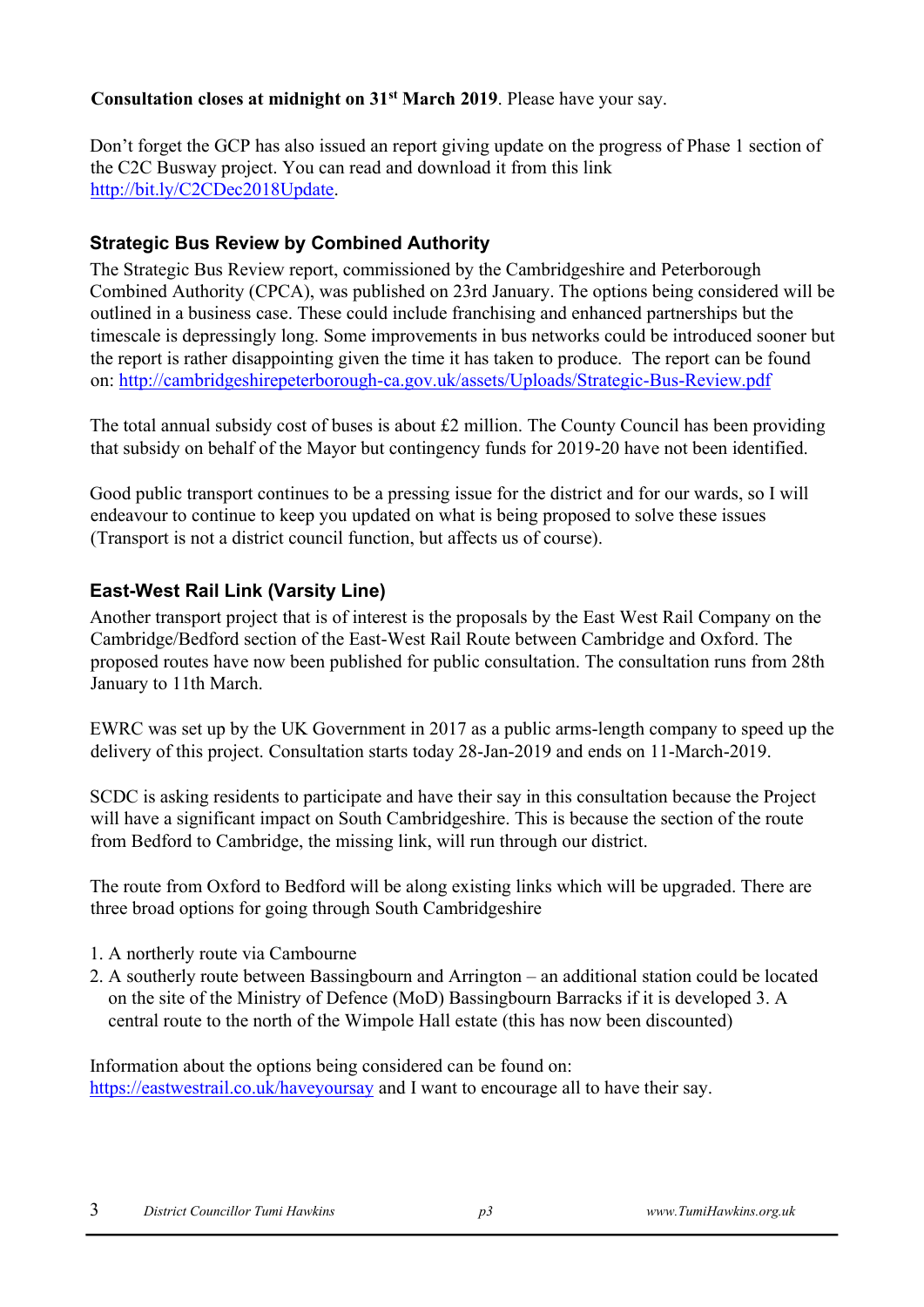### **Business and Finance**

The Business Plan and Budget recommendations have been prepared and will be discussed, debated and adopted at the Full Council meeting on February 21.

The proposed increase in SCDC component of the council tax will be £5, taking the charge for a Band D property in the District to £145.31. The council will continue to collect council tax on behalf of the County, Fire & Rescue and Police, and distribute to these partners as normal.

The Business Plan consultation was interesting – the people that did respond particularly highlighted the issues around transportation and affordable housing. Copies of the Business Plan are available at this link:<http://bit.ly/SCBizPlan2019>

### **Casework**

Please do feel free to contact me with comments, questions, problems, reports, suggestions or complaints to do with SCDC services.

If you are having any issues with housing, housing repairs, planning, benefits, council tax, bin collection, environmental health etc, don't fight it on your own, I am available to help you to get the best outcome possible for your situation.

*Tumi* 

Tumi Hawkins 7 February 2019

| Email me @:      | tumi@tumihawkins.org.uk       |
|------------------|-------------------------------|
| Read my blog at: | http://www.TumiHawkins.org.uk |
| Twitter:         | @CouncillorTumi               |
| Facebook         | @itsCouncillorTumi            |
| LinkedIn         | <b>TumiHawkins</b>            |
| Call me on:      | 01954 210840                  |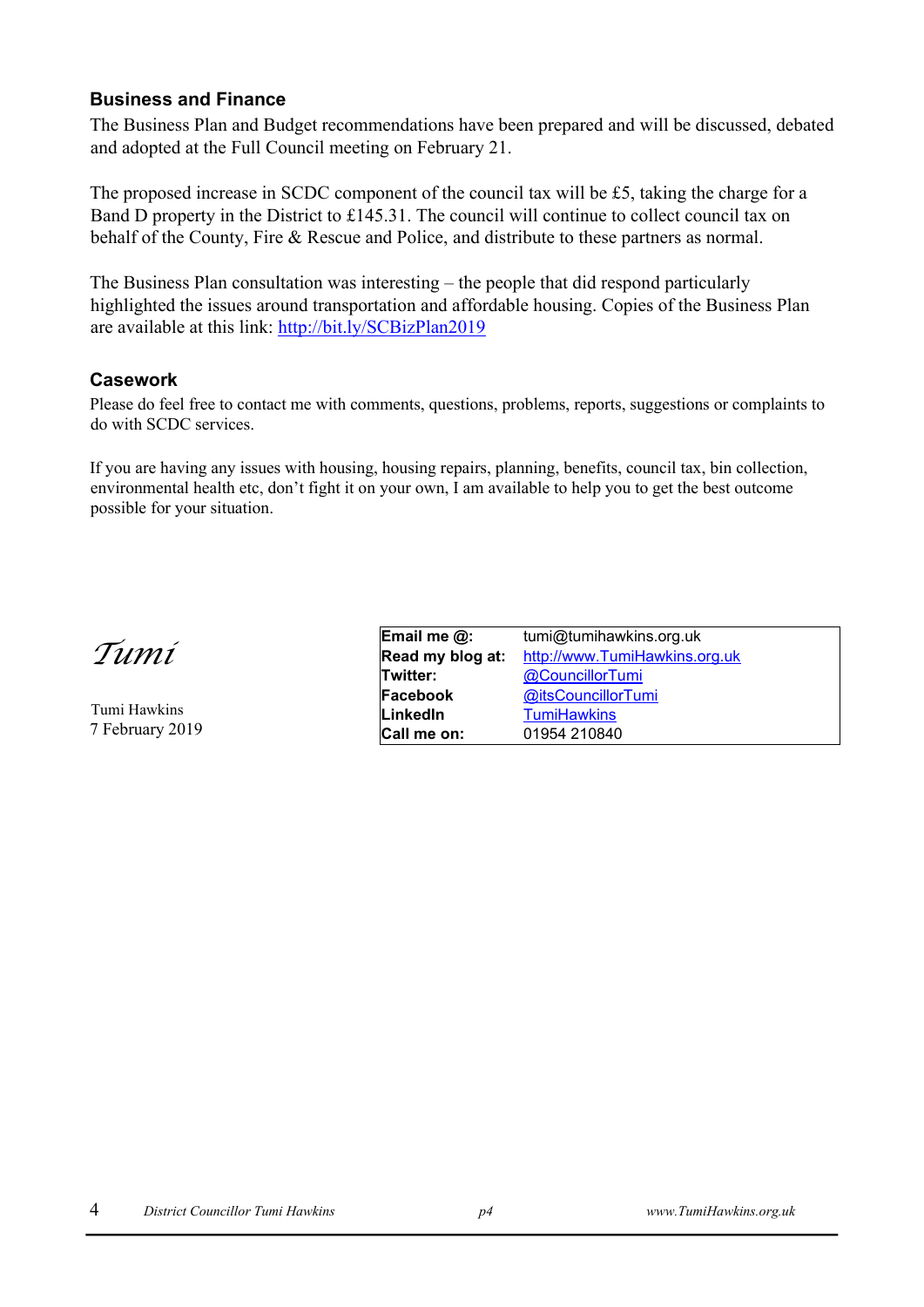

Cambridgeshire County Councillor Hardwick Division February Report 2019

Dear all,

I wanted to wait until Full Council on the 5th February so that I can share with you the outcome of this meeting. You may know that we have set our budget for the coming year and it is very important that I provide you with up to date information regarding the County Councils financial situation.

I apologise also because I have been disconnect from my account for a couple of weeks but now it's all up and running. Just trying to catch up on my emails! Thank you for your patience and understanding. Please do ring me or text me if you need a quicker response. Is always nice to hear from you.

### **Full Council: Budget**

As you may know because of current Central Government pressures, some grants have been reduced or are not being given no longer. In light of the increasing costs and reducing funding, significant savings are required across the planning period. As shown in the table below, the savings/income target for 2019-20 is £26.5m with more than £69m required over the next five years.

|                                 | £'000  | £'000  | £'000  | 2019-20 2020-21 2021-22 2022-23 2023-24<br>£'000 | £'000 | Total I<br>£'000 |
|---------------------------------|--------|--------|--------|--------------------------------------------------|-------|------------------|
| ∣ Total Savinɑ<br>∣ Reauirement | 26.454 | 19.910 | 11.045 | 7.200                                            | 4.643 | 69.252           |

One of the key things Cllrs and officers have been working on are the large contracts. One of the most costly ones is waste. We have re-negotiate this contract and saved close to £1 million.

Unfortunately, we had to increase council tax to 2.99% this year to meet the funding gap. Some of you might ask why conservatives believe that council tax should not be raised. In my opinion the council should find alternative ways of generating an income in order to cover services. For example, our investment committee have been working around the clock to get projects started and we hope to be in similar if not better position as South Cambridge District Council, when managed by a conservative administration. They have a portfolio of houses which currently receives an income of almost  $£2m$ , this money is re-invested in front line services.

I believe that the money each individual earns should be kept and have as much discretion on deciding where it goes and how it is spent, instead of being forced upon. In addition to this, there are many residents who have financial challenges and although you may receive support for council tax, it is still a large amount for some of our residents.

We will be using this year the smoothing reserve we put aside from last year around £9m. After having identified savings and income generation the figures look like this:

|                                                                        | 2019-20<br>£'000 | 2020-21<br>£'000 | 2021-22<br>£'000 | 2022-23<br>£'000 | 2023-24<br>£'000 | Total<br>£'000 |
|------------------------------------------------------------------------|------------------|------------------|------------------|------------------|------------------|----------------|
| <b>Total Saving</b><br><b>Requirement</b>                              | 26,454           | 19.910           | 11,045           | 7.200            | 4,643            | 69,252         |
| <b>Identified Savings</b>                                              | $-12.442$        | $-8.978$         | $-905$           | 736*             | $306*$           | $-21.283$      |
| Identified additional<br>Income Generation                             | $-1.778$         | $502*$           | $-5.791$         | $99*$            | $195*$           | $-6,773$       |
| <b>Residual Savings to be</b><br>and a contract of the contract of the | 12,234           | 11.434           | 4,349            | 8,035            | 5,144            | 41.196         |

\*Positive figures represent a reversal of short term savings/investments from previous years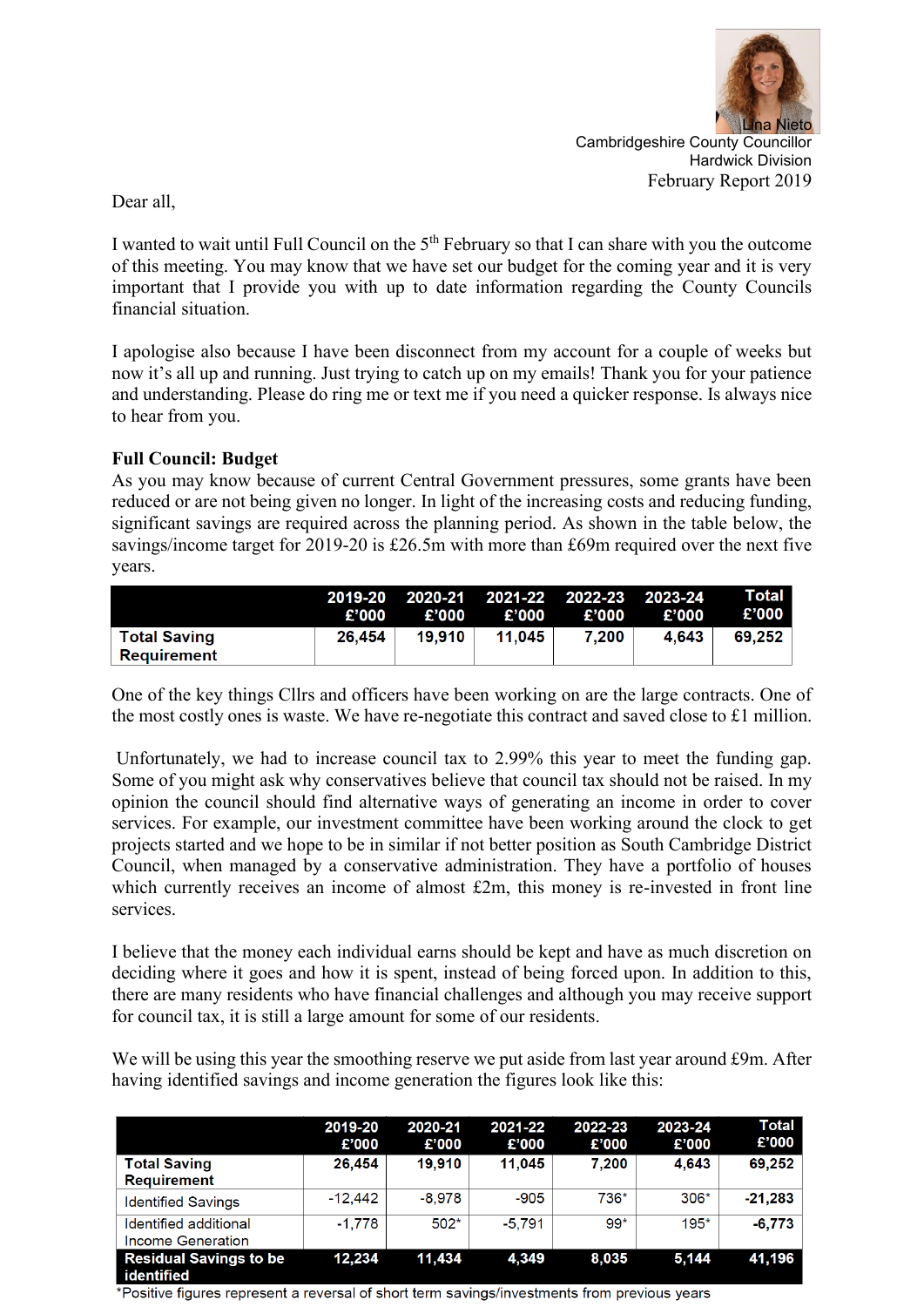

A sound budget is essential to ensure effective financial control in any organisation and therefore the Business Plan is a key process within the Council's annual calendar. As the Council is responsible for the provision of a significant level of demand led services, where there is limited control over the quantum or complexity of that demand, setting an accurate budget is always going to be challenging. The budget is therefore a set of financial estimates and the definition of an estimate is a "guess as to what the size, value, amount, etc. of something might be".

It is hoped that the financial challenges of a county with a rapidly growing population will be recognised in the forthcoming Spending and Fairer Funding Review. It is however almost inevitable that any revised methodology adopted as part of this process will contain floors and ceilings that will phase any redirection of resources over a number of years. Therefore even with a positive outcome from this it is likely that the Council will still be faced with significant budget challenges beyond the 31st March 2020.

I must recognise that the financial situation is tight, however, we are doing better than other councils across the county which are currently closing libraries and stopping many services. We have opened 3 new libraries, 2 new mobile libraries, increasing investment in road maintenance, moving the council from Shire Hall which will bring millions of saving, investing in transformation programmes that support officers ideas in order to offer the best service we can for residents, and the list goes on.

I am not saying that everything is perfect but we are going in the right direction and every decision made is then reviewed and analysed. If something does not work than we will reconsider our position and what it is important is not only the amount of money a service has but the way it is used. We are putting great emphasis on outcomes for residents and how best to achieve this. Officers work very hard to re-think the way they deliver services and it is not good enough to say that this is the way we have always done things. We must question and review, innovate and trial new models. This is exactly what we are doing.

If you have any particular questions about this budget please let me know, happy to discuss further.

#### **Decision-making involvement for Parish Councils**

One of the items of the agenda was the survey conducted and I must say that I will be pushing for more involvement at a local level. Parish Councils would like to play a more active role in the decision making of the County and probably the district too. I have already started discussions with colleagues and I will continue to pursue this important position. It is quite rightly that Parishes have more of a say in what happens in their local area, instead of being imposed upon them. If you have any particular comments or ideas please do let me know.

#### **Meeting local businesses:**

This year I will be going around and visiting more local businesses. I believe we should buy local and support them. Otherwise, local businesses will close down and will be dearly missed. They play a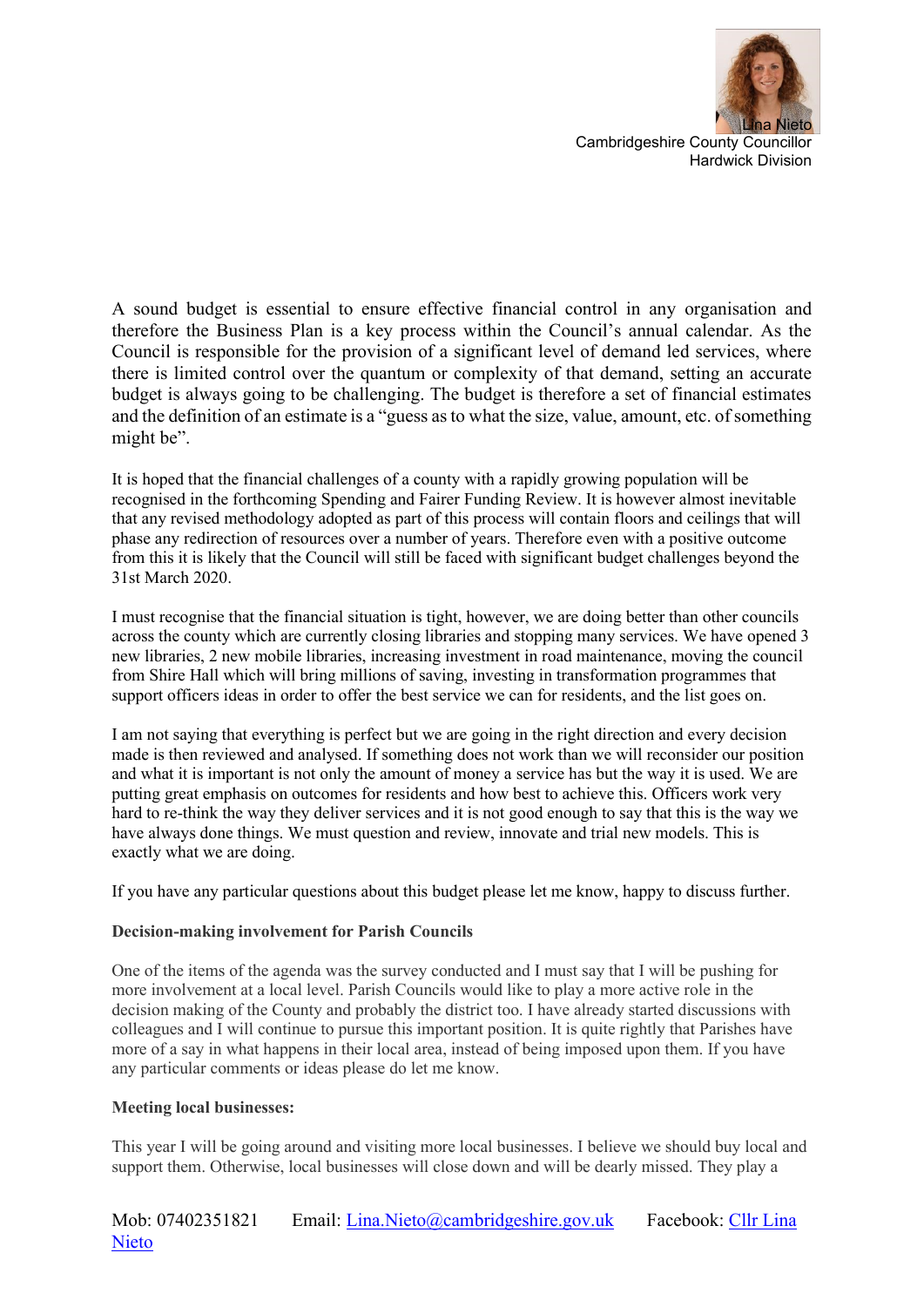

very important role in our communities and it's a responsibility of all. However, it is also about sustainability. Local businesses are much more sustainable than larger corporations. If you haven't heard about Cambridge Sustainable Food than please take a look at their website. I am involved with them indirectly and they are fantastic!

<https://www.cambridgesustainablefood.org/directory/>



This month I met with Scott, the new manager of the Meridian Golf Club in Toft. He has been reaching out to the local community and nearby parishes. The project in hand is a very exciting one, in my opinion. I believe this could be a great asset to the local community, it will probably have a positive impact on house prices too and employ local people.

We spoke about light and noise pollution, traffic, and other potential concerns residents could have. He and the owners would like to make this process as easy as possible and if you have any comments they would very much like to hear from you.



# Can you make a teenagers dream come true?

What was your dream for the future when you were a teenager? Whether it was becoming a rock star or leading your team to victory some teenagers just dream of having a safe place to call home.

In Cambridgeshire there are currently 369 teenagers who are looked after. We urgently need more local people to provide care and support for these young people enabling them to remain close to family, friends and their local communities.

Could you join those households who have responded to our Team Cambridgeshire Foster Carer recruitment drive which we launched in September?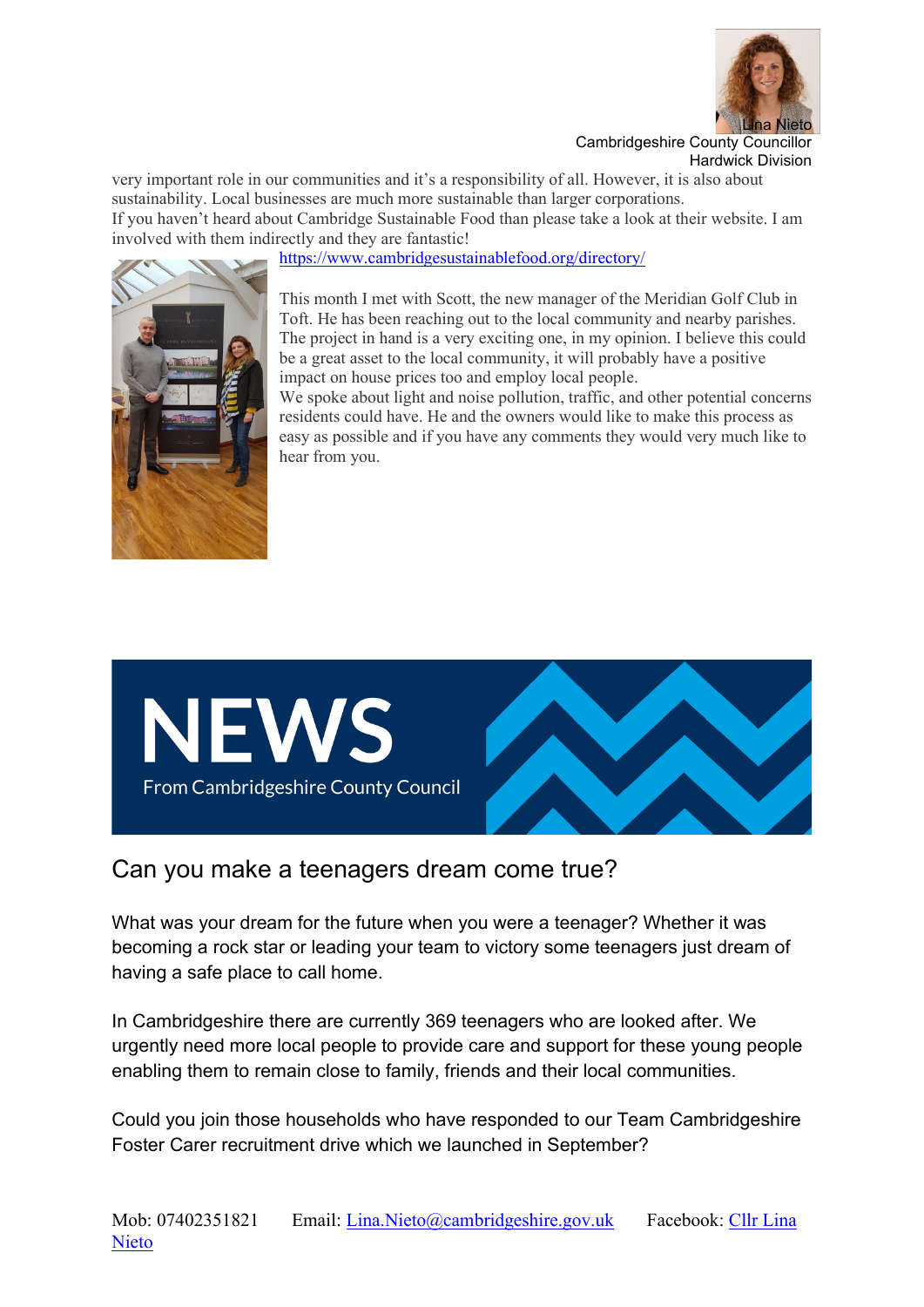

Through our Teenage Dreams campaign we are encouraging people to reflect on their own teenage dreams and aspirations and to think about whether they could guide a young person through their teenage years and help them to realise their own dreams.

Find out more about Join Team Cambridgeshire and how you can make a teenager's dream come true today by giving a local young person a home at [www.cambridgeshire.gov.uk/fostering](http://tracking.vuelio.co.uk/tracking/click?d=wC2SqEYuegF_90_qYkz6Dfkk7egERdDhYzP40iOdTT7YvaLnTOLF9FT_hFXLP6ikr2sr1EeDMF_nqLxKlDoo8vYzL8AIfo_l-N1Ybo60_-ORze1pNLuUI8Uk5yLPR_gCazj5ISVxJ-yB5QcKiwxn84I1)

Boxing Futures in Peterborough uses the sport of boxing to have a positive impact on teenagers who have had a difficult start in life. Anthony York who runs the gym has been fostering for more than 10 years and is keen to encourage others to think about fostering teenagers. You can see more here - https://youtu.be/JiWII3qduNU

Ryan, 17, attends Boxing Futures and said, "I don't know where I would be without my foster mum. She is the most important person in my life. She is there for me through everything - I don't know where I would be without her."

Councillor Simon Bywater, Chairman of the Children and Young People Committee, said, "When I was younger I really wanted to be a marine and thanks to the support of my family I was able to make this dream a reality joining the RM Commandos in 1985 and serving until 1991."

"Fostering teenagers can be very rewarding as you can really see the difference that a supportive and stable home can make to a young person and help them to make their dreams a reality– whether that is gaining a place at university or getting their first job."

-----------

### **Local Natural Partnership Board**

As you may already know I represent the Council in this outside body. You have over 10 organisations represented and it's always active, trying to push the natural agenda forward and upwards.

----------------------------------------------------------------------------------------------------------------

Recently we have been able to launch a new website, please take a look at it. This is a very exciting milestone. [www.naturalcambridgeshire.org.uk](http://www.naturalcambridgeshire.org.uk/)

### **Events**